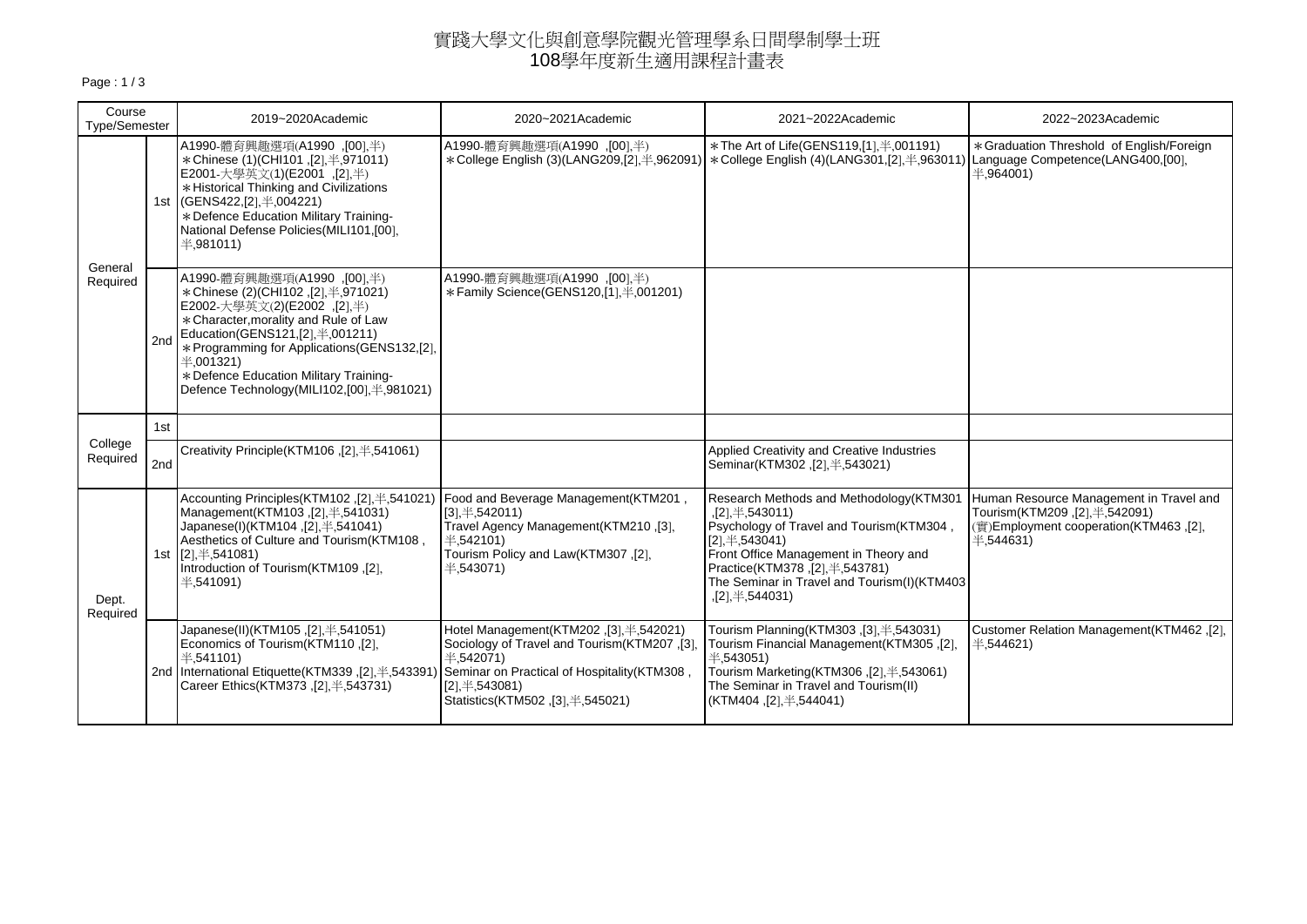# 實踐大學文化與創意學院觀光管理學系日間學制學士班 108學年度新生適用課程計畫表

Page : 2 / 3

| -9 - - - - <del>-</del> | Beverage practice(KTM152, [2], $\neq$ , 541521)<br>Living Japanese(I)(KTM154, $[2]$ , $\#$ , 541541)<br>Sightseeing English Speaking Training (1)<br>(KTM160, [3], $\#$ , 541601)<br>Geography of Travel and Tourism(KTM208,<br>$[3]$ $\#$ , 542081)<br>The Art & Culture of Taiwan Cuisine (KTM359)<br>$[2]$ $\pm$ 543591)<br>Mobile Technology and Applications(KTM388<br>[2],半,543881)<br>1st                                                                                                                 | Sport Tourism(KTM12S, [2], $\neq$ , 5412S1)<br>Food Service(KTM213, [2], \pdf .542131)<br>Food Preparation and Practice(KTM214,[2],<br>4.542141<br>Japanese(III)(KTM215, [3], #, 542151)<br>Air passenger ticket(KTM254, $[2]$ , $\#$ , 542541)<br>Database management(KTM256, [2],<br>半,542561)<br>Computer graphics and design (KTM257, [2].<br>4.542571<br>tour Introduction(KTM259,[2], $\neq$ ,542591)<br>Sightseeing English Reading (1)(KTM260, [2],<br>$\pm .542601)$<br>Listening and Speaking of Tourism English(1)<br>(KTM263, [2], ¥, 542631)<br>Practical study of Global tourism industry<br>(KTM383,[2], #,543831) | Chain Restaurant Operation and Management<br>(KTM217, [2], ¥, 542171)<br>Food & Beverage Operation & Planning<br>(KTM340, [2], $\#$ , 543401)<br>Basic Tourism French (1) (KTM343,[2],<br>半.543431)<br>menu design(KTM374, [2], $\#$ , 543741)<br>Customer Affairs Practice(KTM380, [2],<br>4.543801<br>Toeic read(KTM390,[2], $\#$ ,543901)<br>Workplace English Communication and Forms<br>(KTM391, [2], $\#$ , 543911)<br>Japanese (5)(KTM392 ,[2],半,543921)<br>Introduction to Japanese verification (KTM393)<br>[2],半,543931)<br>Exhibition planning and management(KTM398<br>,[2], $\#$ ,543981)<br>Sightseeing data exploration(KTM399, [2],<br>半.543991)<br>The application of statistic software in tourism<br>field(KTM426, [2], $\#$ , 544261)<br>E-Business in Tourism(KTM446, [2],<br>半,544461)<br>Korean (I)(KTM452, [2], $\neq$ , 544521)                                | [2], Exhibition planning practice(KTM163)<br>半.541631)<br>Hotel operation practice (KTM165, [2].<br>半.541651)<br>(實)Food and Hotel Service Management and<br>Practice(II)(KTM309, [2], $\neq$ , 543091)<br>(實)Food and Hotel Service Management and<br>Practice(I)(KTM310, [2], $\#$ , 543101)<br>(實)Practice in Hotel Management(KTM312,<br>$[2], \pm$ , 543121)<br>(實)Interpretation Practice(KTM329,[2],<br>$\pm$ ,543291)<br>Travel Operation and Practice(KTM330, [2],<br>4.543301<br>(宮)Travel Operation Internship(KTM331, [2],<br>$\pm .543311$<br>(實)Practice of tour planning and Design<br>(KTM334 ,[2],半,543341)<br>Overseas and Domestic tour Itinerary Design<br>(KTM364, [3], ¥, 543641)<br>Aviation English(KTM408, [2], $\neq$ , 544081)<br>Travel Agency e-Management Information<br>System(KTM414, [2], #, 544141)<br>Practical Training of Hotel Service(KTM437,<br>$[3]$ $\#$ , 544371)<br>Service Quality Management (KTM440, [2],<br>$\pm .544401$ |
|-------------------------|------------------------------------------------------------------------------------------------------------------------------------------------------------------------------------------------------------------------------------------------------------------------------------------------------------------------------------------------------------------------------------------------------------------------------------------------------------------------------------------------------------------|-----------------------------------------------------------------------------------------------------------------------------------------------------------------------------------------------------------------------------------------------------------------------------------------------------------------------------------------------------------------------------------------------------------------------------------------------------------------------------------------------------------------------------------------------------------------------------------------------------------------------------------|-----------------------------------------------------------------------------------------------------------------------------------------------------------------------------------------------------------------------------------------------------------------------------------------------------------------------------------------------------------------------------------------------------------------------------------------------------------------------------------------------------------------------------------------------------------------------------------------------------------------------------------------------------------------------------------------------------------------------------------------------------------------------------------------------------------------------------------------------------------------------------------------|---------------------------------------------------------------------------------------------------------------------------------------------------------------------------------------------------------------------------------------------------------------------------------------------------------------------------------------------------------------------------------------------------------------------------------------------------------------------------------------------------------------------------------------------------------------------------------------------------------------------------------------------------------------------------------------------------------------------------------------------------------------------------------------------------------------------------------------------------------------------------------------------------------------------------------------------------------------------------|
| Dept.<br>Elective       | Travel photography—traveling around the<br>world with Digital camera (KTM157, [2],<br>$\pm$ ,541571)<br>Living Japanese(II)(KTM158, [2], \pdots, 541581)<br>Sightseeing English Speaking Training (2)<br>(KTM162,[3],半,541621)<br>Contemporary Transportation (KTM166, [2],<br>$\pm$ ,541661)<br>Management of Food & Beverage Service<br>Operations(KTM220, [2], $\neq$ , 542201)<br>Dynamic web design(KTM386, [2], $\neq$ , 543861)<br>Cultural Industry Study Tourism (KTM461, [2],<br>$\pm$ ,544611)<br>2nd | (542161.)KTM216, Japanese(IV)(KTM216<br>Eco-Tourism(KTM223, [2], \pith_542231)<br>Festival activities planning (KTM226, [2],<br>4.542261<br>(542551, Trade show planning(KTM255)<br>System analysis and design(KTM258, [2],<br>$\pm$ ,542581)<br>Sightseeing English Reading (2)(KTM261, [2],<br>$\pm .542611)$<br>Listening and Speaking of Tourism English (2)<br>(KTM262 ,[2],半,542621)<br>Tour Leader & Tour Guide Operation(KTM324<br>,[2], $\#$ ,543241)<br>Global Distribution System Practice(KTM353,<br>$[2], \pm$ , 543531)                                                                                             | 3D navigation technology application (KTM300)<br>,[2], $\#$ ,543001)<br>Food & Beverage Operation & Planning<br>(KTM340, [2], $\#$ , 543401)<br>Basic Tourism French (II) (KTM344,[2],<br>半.543441)<br>Beverage Management (KTM371, [2],<br>$\pm .543711$<br>Housekeeping practice(KTM381,[2],<br>$\pm$ ,543811)<br>Exhibition narration skills(KTM384, [2],<br>4.543841<br>Exhibition brand strategy(KTM385,[2],<br>半.543851)<br>Ground service management (KTM389, [2],<br>$\pm .543891)$<br>Toeic listening(KTM394, [2], \pideolignational S<br>Workplace English writing (KTM395, [2],<br>4.543951<br>(543961.Napanese (6)(KTM396 ,[2], #<br>Japanese verification training (KTM397, [2],<br>1.543971)<br>Application of GIS in Travel & Tourism<br>(KTM436, [2], $\#$ , 544361)<br>Tour Design and marketing (KTM444, [2],<br>半.544441)<br>Korean (II)(KTM453, [2], $\#$ , 544531) | Case Study in the Hospitality Industry(KTM350)<br>,[2], $\#$ ,543501)<br>Tourism strategy and management(KTM402,<br>$[2], \pm$ , 544021)<br>(實) Advanced Practices of Tourism Industry<br>(KTM415, [2], $\#$ , 544151)<br>MICE English(KTM417, [2], $\neq$ , 544171)<br>(實)Practices of Tourism Industry(KTM421, [2]<br>半.544211)<br>(實)On-Job learning of Tourism Industry<br>(KTM422, [2], ¥,544221)<br>(實)Vocational internship program at tourism<br>industry(KTM435, [2], $\#$ , 544351)<br>Case Study in Recreation and Tourism<br>(KTM439, [2], ¥, 544391)<br>Topics of Tourism Geography in Taiwan<br>(KTM442, [2], ¥, 544421)<br>Marine Tourism(KTM445, [2], #, 544451)<br>Museology Tourism(KTM469, [2], $\neq$ , 544691)<br>Exhibition case study (KTM490, $[2]$ , $\neq$ , 544901)<br>International convention and exhibition<br>practice(KTM491, [2], $\#$ , 544911)                                                                                         |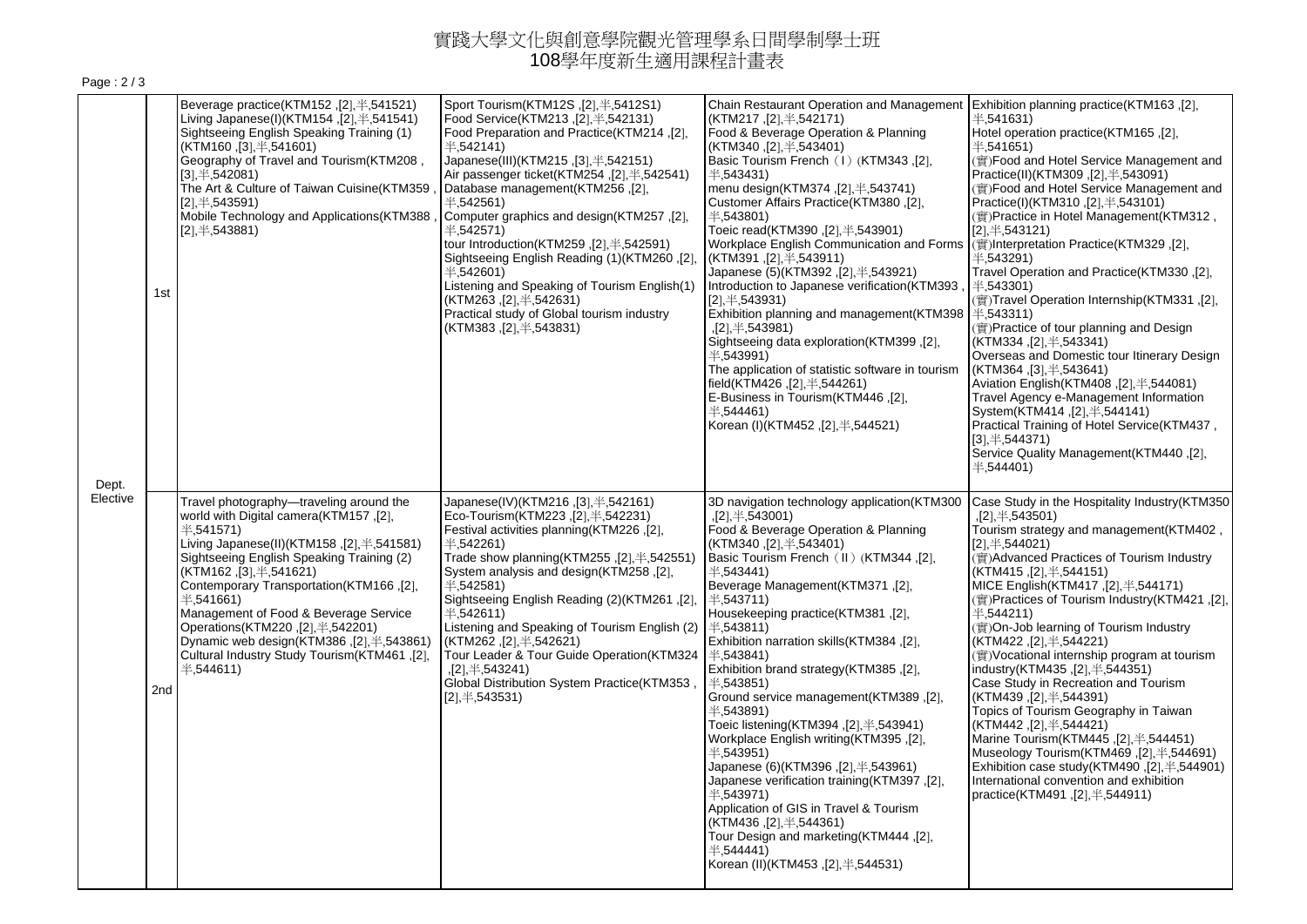### 實踐大學文化與創意學院觀光管理學系日間學制學士班 108學年度新生適用課程計畫表

Page : 3 / 3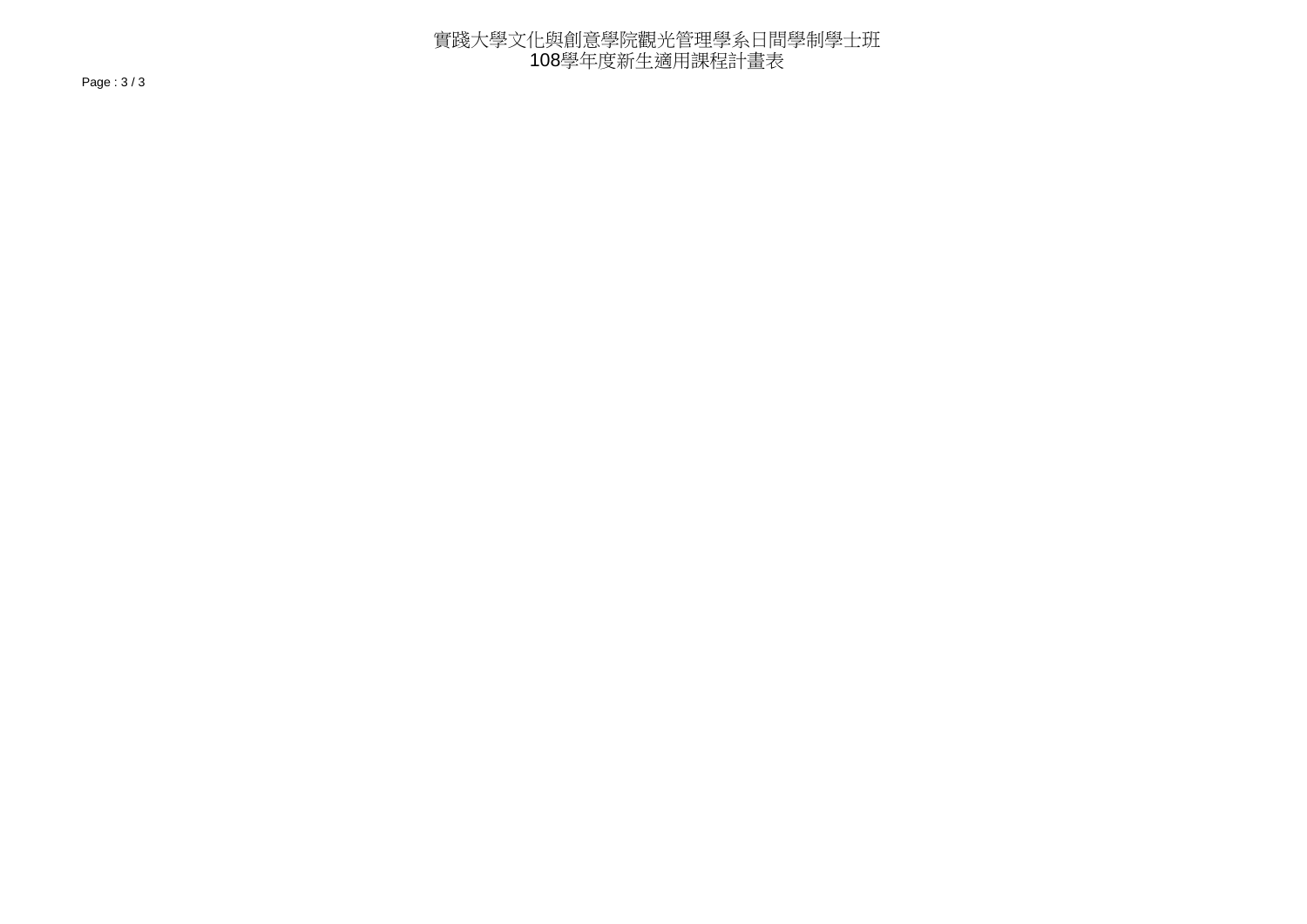## 實踐大學文化與創意學院觀光管理學系日間學制學士班 109學年度新生適用課程計畫表

| Course<br><b>Type/Semester</b> |                 | 2020~2021Academic                                                                                                                                                                                                                                                                  | 2021~2022Academic                                                                                                                                                                                                  | 2022~2023Academic                                                                                                                                                                                                           | 2023~2024Academic                                                                                                                            |
|--------------------------------|-----------------|------------------------------------------------------------------------------------------------------------------------------------------------------------------------------------------------------------------------------------------------------------------------------------|--------------------------------------------------------------------------------------------------------------------------------------------------------------------------------------------------------------------|-----------------------------------------------------------------------------------------------------------------------------------------------------------------------------------------------------------------------------|----------------------------------------------------------------------------------------------------------------------------------------------|
|                                | 1 <sub>st</sub> | A1990-體育興趣選項(A1990,[00],半)<br>* Chinese (1) (CHI101, [2], $\#$ , 971011)<br> E2001-大學英文(1)(E2001, [2],半)<br>* Historical Thinking and Civilizations<br>(GENS422, [2], 半, 004221)                                                                                                   | A1990-體育興趣選項(A1990, [00]、半)                                                                                                                                                                                        | * The Art of Life (GENS119, [1], 半, 001191)<br>*College English (3)(LANG209,[2], $\#$ ,962091)   *College English (4)(LANG301,[2], $\#$ ,963011)   Language Competence(LANG400,[00],                                        | * Graduation Threshold of English/Foreign<br>4.964001                                                                                        |
| General<br>Required            | 2nd             | A1990-體育興趣選項(A1990,[00],半)<br>* Chinese (2) (CHI102, [2], $\#$ , 971021)<br>E2002-大學英文(2)(E2002, [2].半)<br>* Character, morality and Rule of Law<br>Education(GENS121,[2], #,001211)<br>* Programming for Applications (GENS132, [2],<br>$\pm$ ,001321)                            | A1990-體育興趣選項(A1990, [00]、半) <br>* Family Science(GENS120,[1], \#1,001201)                                                                                                                                          |                                                                                                                                                                                                                             |                                                                                                                                              |
|                                | 1st             |                                                                                                                                                                                                                                                                                    |                                                                                                                                                                                                                    |                                                                                                                                                                                                                             |                                                                                                                                              |
| College<br>Required            | 2nd             | Creativity Principle(KTM106,[2], $\neq$ ,541061)                                                                                                                                                                                                                                   |                                                                                                                                                                                                                    | Applied Creativity and Creative Industries<br>Seminar(KTM302, [2], $\neq$ , 543021)                                                                                                                                         |                                                                                                                                              |
| Dept.<br>Required              |                 | Accounting Principles(KTM102, [2], \#.541021)<br>Japanese(I)(KTM104, [2], $\neq$ , 541041)<br>Aesthetics of Culture and Tourism (KTM108,<br>$[2]$ , $\#$ ,541081)<br>1st   Introduction of Tourism (KTM109, [2],<br>#541091<br>.[2], Economics of Tourism(KTM110<br>$\pm$ ,541101) | Food and Beverage Management(KTM201,<br>$[3]$ $\pm$ 542011)<br>Travel Agency Management(KTM210,[3],<br>4.542101<br>Tourism Policy and Law(KTM307,[2],<br>4,543071                                                  | Research Methods and Methodology (KTM301<br>,I21, 43011)<br>Psychology of Travel and Tourism(KTM304,<br>$[2], \pm 543041$<br>The Seminar in Travel and Tourism(I)(KTM403<br>,[2], $\#$ ,544031)                             | Human Resource Management in Travel and<br>Tourism(KTM209, [2], $\neq$ , 542091)<br>(實)Employment cooperation(KTM463, [2],<br>$\pm$ ,544631) |
|                                |                 | Management(KTM103, [2], $\#$ , 541031)<br>Japanese(II)(KTM105,[2], $\neq$ ,541051)<br> International Etiquette(KTM339, [2], \times 543391)   \times 542071)<br>2nd Career Ethics(KTM373, [2], \#, 543731)                                                                          | Hotel Management(KTM202, [3], \piddle 542021)<br>Sociology of Travel and Tourism (KTM207, [3],<br>Seminar on Practical of Hospitality (KTM308,<br>$[2]$ $\#$ , 543081)<br>Statistics(KTM502, [3], $\neq$ , 545021) | Tourism Planning(KTM303, [3], \pdf. 543031)<br>Tourism Financial Management(KTM305,[2],<br>$\pm$ ,543051)<br>Tourism Marketing(KTM306, [2], #, 543061)<br>The Seminar in Travel and Tourism(II)<br>(KTM404, [2], ¥, 544041) | Customer Relation Management(KTM462,[2],<br>4,544621                                                                                         |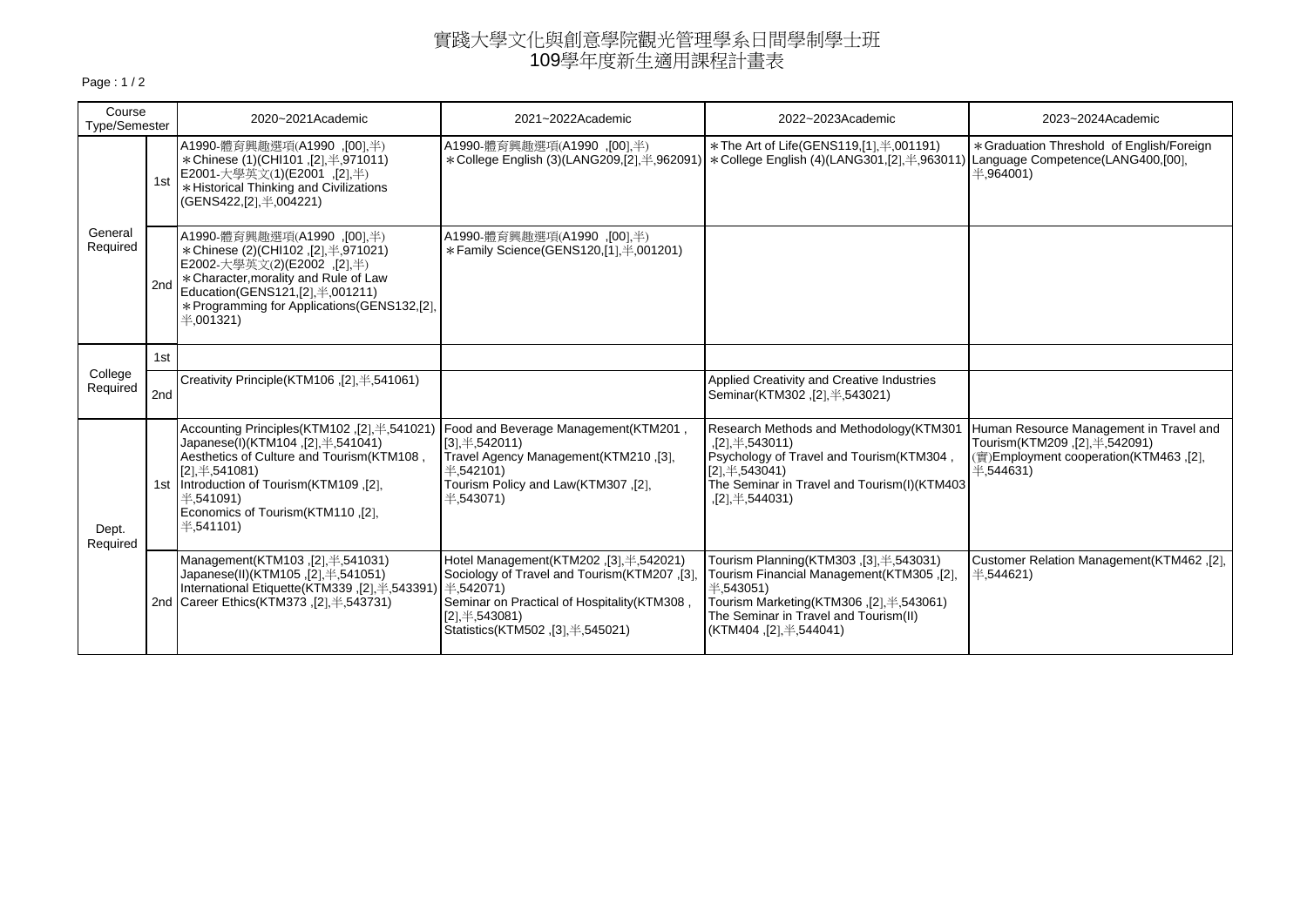# 實踐大學文化與創意學院觀光管理學系日間學制學士班 109學年度新生適用課程計畫表

 $P_{\text{A}}(P \cdot 2)$ 

| $\mathbf{u} \mathbf{y}$ $\mathbf{v} \cdot \mathbf{r}$ |     |                                                                                                                                                                                                                                                                                                                                                                                                                                                                                                                                                                                            |                                                                                                                                                                                                                                                                                                                                                                                                                                                                                                                                                                                                                                                                                                                                        |                                                                                                                                                                                                                                                                                                                                                                                                                                                                                                                                                                                                                                                                                                                                                                                           |                                                                                                                                                                                                                                                                                                                                                                                                                                                                                                                                                                                                                                                                                                                                                                                                                                                                                                                                                                             |
|-------------------------------------------------------|-----|--------------------------------------------------------------------------------------------------------------------------------------------------------------------------------------------------------------------------------------------------------------------------------------------------------------------------------------------------------------------------------------------------------------------------------------------------------------------------------------------------------------------------------------------------------------------------------------------|----------------------------------------------------------------------------------------------------------------------------------------------------------------------------------------------------------------------------------------------------------------------------------------------------------------------------------------------------------------------------------------------------------------------------------------------------------------------------------------------------------------------------------------------------------------------------------------------------------------------------------------------------------------------------------------------------------------------------------------|-------------------------------------------------------------------------------------------------------------------------------------------------------------------------------------------------------------------------------------------------------------------------------------------------------------------------------------------------------------------------------------------------------------------------------------------------------------------------------------------------------------------------------------------------------------------------------------------------------------------------------------------------------------------------------------------------------------------------------------------------------------------------------------------|-----------------------------------------------------------------------------------------------------------------------------------------------------------------------------------------------------------------------------------------------------------------------------------------------------------------------------------------------------------------------------------------------------------------------------------------------------------------------------------------------------------------------------------------------------------------------------------------------------------------------------------------------------------------------------------------------------------------------------------------------------------------------------------------------------------------------------------------------------------------------------------------------------------------------------------------------------------------------------|
| Dept.<br>Elective                                     | 1st | Beverage practice(KTM152, [2], \#, 541521)<br>Living Japanese(I)(KTM154, [2], $\neq$ , 541541)<br>Sightseeing English Speaking Training (1)<br>(KTM160,[2], #,541601)<br>Food and Beverage Aesthetics(KTM167,[2],<br>$\pm$ ,541671)<br>Mobile Technology and Cultural and Creative<br>Tourism Application(KTM168, [2], \pdf., 541681)<br>Geography of Travel and Tourism (KTM208,<br>$[2], \pm, 542081)$<br>tour Introduction(KTM259,[2], $\neq$ ,542591)<br>The Art & Culture of Taiwan Cuisine(KTM359,<br>[2],半,543591)                                                                  | Sport Tourism(KTM12S, [2], \pm .5412S1)<br>Leisure & Recreation(KTM205, [2], \pdf. 542051)<br>Japanese(III)(KTM215, [3], $\neq$ , 542151)<br>Air passenger ticket(KTM254 ,[2], \timessum passenger ticket(KTM254 ,[2], \timessum passenger<br>Database management(KTM256, [2],<br>$\pm .542561)$<br>Sightseeing English Reading (1)(KTM260,[2],<br>$\ddagger$ ,542601)<br>Listening and Speaking of Tourism English(1)<br>(KTM263, [2], ¥, 542631)<br>Practice on International Conference Event<br>Management(KTM266, [2], $\#$ , 542661)<br>Taiwanese snacks cooking (KTM269, [2],<br>4.542691<br>Restaurant Design and Planning (KTM271, [2],<br>4.542711<br>Practical study of Global tourism industry<br>(KTM383, [2], ¥, 543831) | Food Service(KTM213, [2], $\neq$ , 542131)<br>Food & Beverage Operation & Planning<br>(KTM340,[2], ¥,543401)<br>Customer Affairs Practice(KTM380, [2],<br>半.543801)<br>Creative Tourism Seminar(KTM382,[2],<br>4.543821<br>Toeic read(KTM390, [2], \piddia-543901)<br>Workplace English Communication and Forms<br>(KTM391,[2], #,543911)<br>Japanese (5)(KTM392, [2], $\neq$ , 543921)<br>Introduction to Japanese verification(KTM393,<br>$[2]$ , $\#$ , 543931)<br>Sightseeing data exploration(KTM399,[2],<br>4,543991<br>Aviation English(KTM408,[2], $\neq$ ,544081)<br>The application of statistic software in tourism<br>field(KTM426, [2], $\#$ , 544261)<br>E-Business in Tourism(KTM446, [2],<br>半.544461)<br>Planning for Management of Home Stay<br>(KTM522, [2], #,545221) | Hotel operation practice(KTM165,[2],<br>4.541651<br>(實)Food and Hotel Service Management and<br>Practice(II)(KTM309,[2], #,543091)<br>(實) Food and Hotel Service Management and<br>Practice(I)(KTM310, [2], $\neq$ , 543101)<br>(實)Interpretation Practice(KTM329,[2],<br>4,543291<br>Travel Operation and Practice(KTM330,[2],<br>$#$ ,543301)<br>(實)Travel Operation Internship(KTM331,[2],<br>#, 543311)<br>(實)Practice of tour planning and Design<br>(KTM334 ,[2], ¥,543341)<br>Overseas and Domestic tour Itinerary Design<br>(KTM364 ,[2], ¥,543641)<br>Travel Agency e-Management Information<br>System(KTM414, [2], \#, 544141)<br>Practical Training of Hotel Service(KTM437,<br>$[2], \pm, 544371$<br>Service Quality Management(KTM440,[2],<br>半,544401)<br>Topics of Tourism Geography in Taiwan<br>(KTM442 ,[2], ¥,544421)<br>(實)Hotel accommodation practice(KTM496,<br>$[2]$ , $\pm$ ,544961)<br>Hotel and exhibition case studies(KTM497,[2],<br>半.544971) |
|                                                       |     | Travel photography-traveling around the<br>world with Digital camera(KTM157,[2],<br>4.541571<br>Living Japanese(II)(KTM158, [2], $\neq$ , 541581)<br>Sightseeing English Speaking Training (2)<br>(KTM162,[2], #,541621)<br>Contemporary Transportation(KTM166,[2],<br>4.541661<br>Management of Food & Beverage Service<br>Operations(KTM220, [2], $\neq$ , 542201)<br>2nd Computer graphics and design(KTM257,[2],<br>#542571<br>menu design(KTM374 ,[2], $\#$ , 543741)<br>Dynamic web design(KTM386, [2], \piddig.543861)<br>.[2], Cultural Industry Study Tourism (KTM461<br>4,544611 | Japanese(IV)(KTM216,[3], $\neq$ ,542161)<br>Eco-Tourism(KTM223,[2], #,542231)<br>Festival activities planning (KTM226, [2],<br>$\pm$ ,542261)<br>System analysis and design(KTM258, [2],<br>4.542581<br>Sightseeing English Reading (2)(KTM261,[3],<br>4.542611<br>Listening and Speaking of Tourism English (2)<br>(KTM262, [3], $\#$ , 542621)<br>Meetings, Incentive Travels, Exhibitions,<br>Events, Conventions(KTM265,[2], #,542651)<br>Incentive Travel(KTM267, [2], #, 542671)<br>Dessert operation and Plated(KTM270,[2],<br>4,542701<br>Tour Leader & Tour Guide Operation(KTM324<br>,[2], $\#$ ,543241)<br>Global Distribution System Practice(KTM353,<br>$[2],$ $\#$ , 543531)                                             | Taiwanese snacks cooking(KTM268,[2],<br>4.542681<br>3D navigation technology application(KTM300<br>,[2], $\#$ ,543001)<br>Beverage Management(KTM371,[2],<br>4.543711<br>Housekeeping practice(KTM381,[2],<br>4.543811<br>Toeic listening(KTM394,[2], #,543941)<br>.[2], Workplace English writing(KTM395<br>半.543951)<br>Japanese (6)(KTM396, [2], $\#$ , 543961)<br>Japanese verification training (KTM397, [2],<br>4.543971<br>Tour Design and marketing(KTM444, [2],<br>4.544441<br>Planning and Management of Exhibition<br>(KTM520, [2], $\#$ , 545201)<br>Creative exotic cuisine (KTM521, [2],<br>4,545211                                                                                                                                                                        | Tourism strategy and management(KTM402,<br>[2], $\neq$ , 544021)<br>(實) Advanced Practices of Tourism Industry<br>(KTM415, [2], $\#$ , 544151)<br>MICE English(KTM417, [2], $\#$ , 544171)<br>(實)Practices of Tourism Industry(KTM421, [2],<br>半.544211)<br>(實) On-Job learning of Tourism Industry<br>(KTM422, [2], ¥, 544221)<br>(實) Vocational internship program at tourism<br>industry(KTM435,[2], $\neq$ , 544351)<br>Case Study in Recreation and Tourism<br>(KTM439, [2], ¥, 544391)<br>Topics of Tourism Geography in Taiwan<br>(KTM442, [2], $\#$ , 544421)<br>Marine Tourism(KTM445, [2], \#, 544451)<br>Museology Tourism(KTM469, [2], \pdf .544691)<br>Exhibition case study (KTM490, $[2]$ , $\#$ , 544901)<br>International convention and exhibition<br>practice(KTM491,[2], $\#$ , 544911)                                                                                                                                                                 |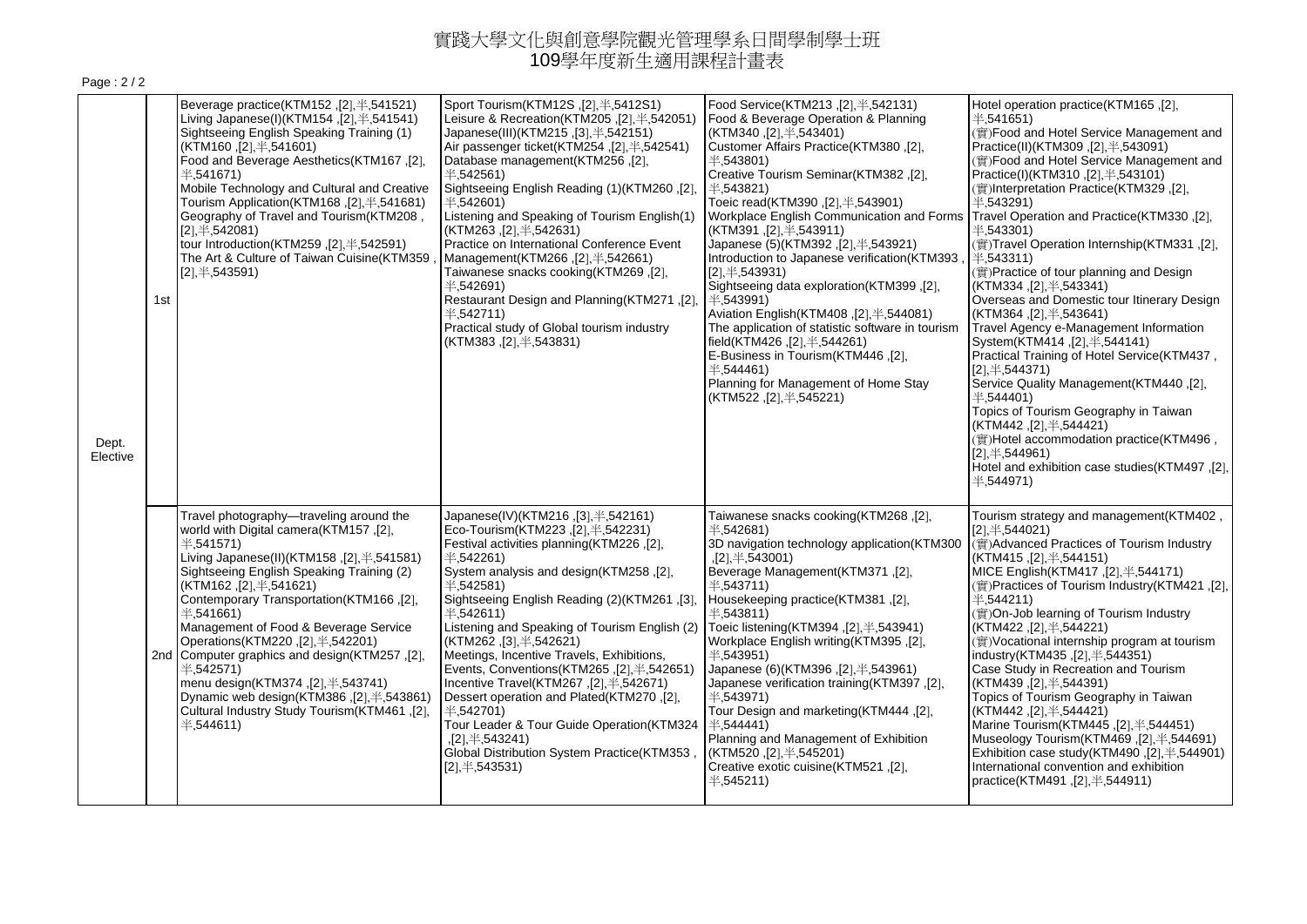### 實踐大學文化與創意學院觀光管理學系日間學制學士班 110學年度新生適用課程計畫表

| Course<br><b>Type/Semester</b> |                 | 2021~2022Academic                                                                                                                                                                                                                                                                                                                             | 2022~2023Academic                                                                                                                                                                                                             | 2023~2024Academic                                                                                                                                                                                               | 2024~2025Academic                                                                                                                       |
|--------------------------------|-----------------|-----------------------------------------------------------------------------------------------------------------------------------------------------------------------------------------------------------------------------------------------------------------------------------------------------------------------------------------------|-------------------------------------------------------------------------------------------------------------------------------------------------------------------------------------------------------------------------------|-----------------------------------------------------------------------------------------------------------------------------------------------------------------------------------------------------------------|-----------------------------------------------------------------------------------------------------------------------------------------|
| General<br>Required            | 1st             | A1990-體育興趣選項(A1990, [2]、半) <br>kChinese (1)(CHI101,[2],#,971011)<br>E2001-大學英文(1)(E2001,[2],半)                                                                                                                                                                                                                                                | $\star$ College English (3)(LANG209,[2], $\#$ ,962091) $\star$ The Art of Life(GENS119,[1], $\#$ ,001191)                                                                                                                     |                                                                                                                                                                                                                 | * Graduation Threshold of English/Foreign<br>Language Competence(LANG400,[00],<br>4.964001                                              |
|                                |                 | A1990-體育興趣選項(A1990, [2]、半)<br>kChinese (2)(CHI102,[2], #,971021)                                                                                                                                                                                                                                                                              | $*$ Family Science(GENS120,[1], $\neq$ ,001201)<br>* College English (4)(LANG301, [2], $\#$ , 963011)                                                                                                                         |                                                                                                                                                                                                                 |                                                                                                                                         |
|                                | 1st             |                                                                                                                                                                                                                                                                                                                                               |                                                                                                                                                                                                                               |                                                                                                                                                                                                                 |                                                                                                                                         |
| College<br>Required            | 2 <sub>nd</sub> | Creativity Principle(KTM106,[2], #,541061)                                                                                                                                                                                                                                                                                                    |                                                                                                                                                                                                                               | Applied Creativity and Creative Industries<br>Seminar(KTM302, [2], $\neq$ , 543021)                                                                                                                             |                                                                                                                                         |
| Dept.<br>Required              |                 | Accounting Principles(KTM102,[2], #,541021)<br>Japanese(I)(KTM104, [2], $\neq$ , 541041)<br>Aesthetics of Culture and Tourism (KTM108,<br>$[2]$ $\#$ , 541081)<br>Introduction of Tourism(KTM109,[2],<br>1st  半,541091)<br>Economics of Tourism (KTM110, [2].<br>4.541101<br>Geography of Travel and Tourism (KTM208,<br>$[2]$ $\#$ , 542081) | Food and Beverage Management (KTM201,<br>$[3],$ $\#$ ,542011)<br>Travel Agency Management(KTM210, [3],<br>$\pm .542101$<br>.[2], Tourism Policy and Law(KTM307<br>4.543071                                                    | Research Methods and Methodology (KTM301<br>$, [2], \pm, 543011)$<br>Psychology of Travel and Tourism(KTM304,<br>$[2], \pm$ , 543041)<br>The Seminar in Travel and Tourism(I)(KTM403)<br>$, [2]$ $\#$ , 544031) | Human Resource Management in Travel and<br>Tourism(KTM209, [2], \piddle 542091)<br>(實) Employment cooperation (KTM463, [2].<br>4.544631 |
|                                | 2nd             | Management(KTM103,[2], #,541031)<br>Japanese(II)(KTM105,[2], $\neq$ , 541051)<br>(1,43391). International Etiquette (KTM339, [2]                                                                                                                                                                                                              | Hotel Management(KTM202, [3], 半, 542021)<br>Sociology of Travel and Tourism(KTM207,[3],<br>$\pm$ ,542071)<br>Seminar on Practical of Hospitality (KTM308,<br>$[2]$ $\#$ , 543081)<br>Statistics(KTM502, [3], $\neq$ , 545021) | Tourism Planning(KTM303, [3], \#, 543031)<br>Tourism Marketing (KTM306, [2], \piddle 543061)<br>Career Ethics(KTM373,[2], #, 543731)<br>The Seminar in Travel and Tourism(II)<br>(KTM404 , [2], $\#$ , 544041)  | Customer Relation Management(KTM462,[2],<br>4,544621                                                                                    |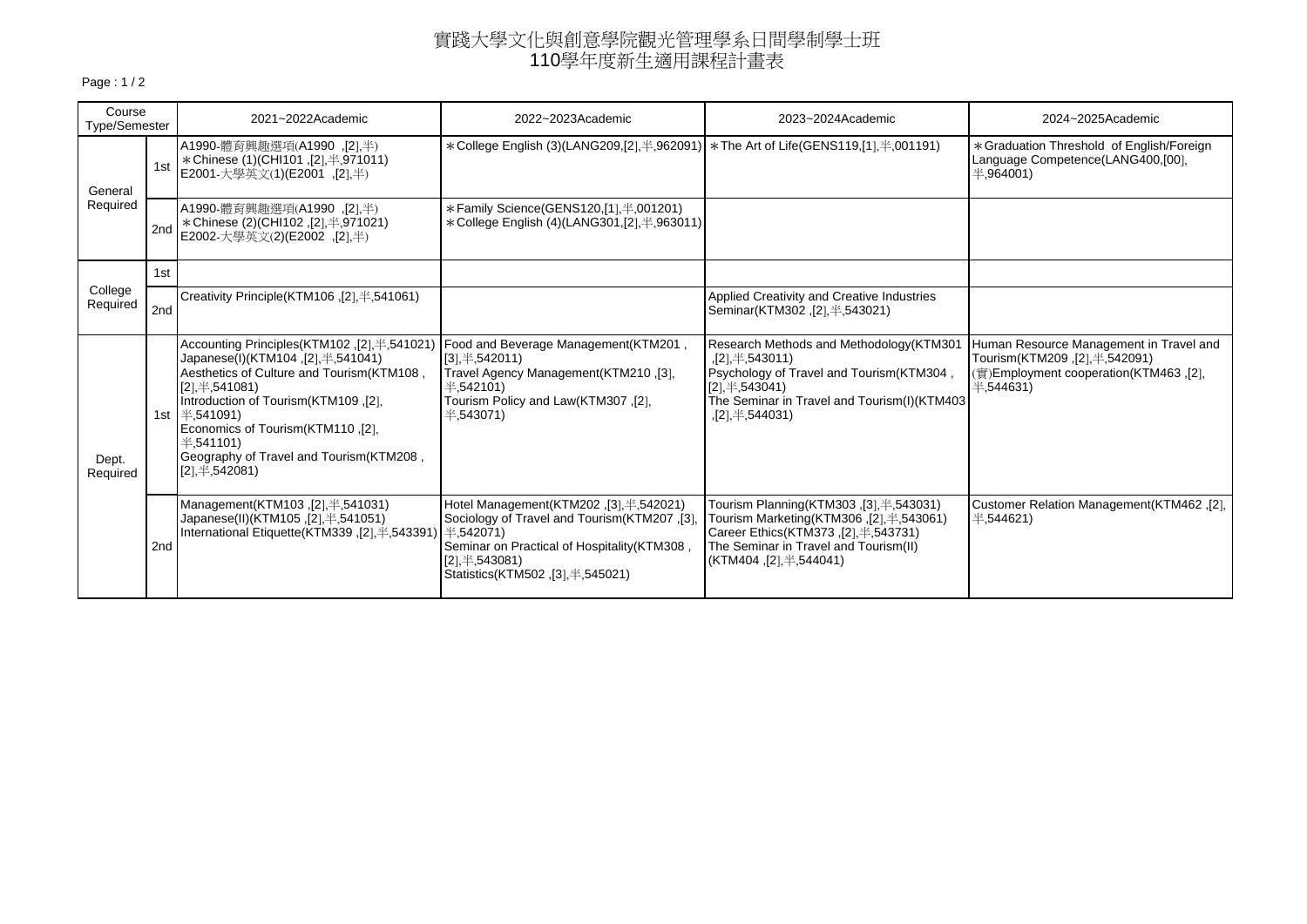# 實踐大學文化與創意學院觀光管理學系日間學制學士班 110學年度新生適用課程計畫表

Page : 2 / 2

| Dept.<br>Elective | 1st             | Beverage practice(KTM152, [2], \#, 541521)<br>Living Japanese(I)(KTM154 ,[2],半,541541)<br>Sightseeing English Speaking Training (1)<br>(KTM160, [2], $\#$ , 541601)<br>Food and Beverage Aesthetics(KTM167,[2],<br>4,541671<br>tour Introduction(KTM259,[2], $\neq$ ,542591)<br>The Art & Culture of Taiwan Cuisine (KTM359<br>$[2]$ , $\#$ ,543591)                                                                                                                                                                                       | Sport Tourism(KTM12S, [2], #, 5412S1)<br>Mobile Technology and Cultural and Creative<br>Tourism Application(KTM168, [2], $\neq$ , 541681)<br>Japanese(III)(KTM215, [3], $\#$ , 542151)<br>Air passenger ticket(KTM254, $[2]$ , $\#$ , 542541)<br>Database management(KTM256,[2],<br>4,542561<br>Sightseeing English Reading (1)(KTM260, [2],<br>$\pm .542601)$<br>Listening and Speaking of Tourism English(1)<br>(KTM263 ,[2],半,542631)<br>Practice on International Conference Event<br>Management(KTM266, [2], $\neq$ , 542661)<br>,[2], Taiwanese snacks cooking(KTM269<br>$\pm .542691)$<br>Restaurant Design and Planning(KTM271,[2],<br>4,542711<br>Practical study of Global tourism industry<br>(KTM383,[2], ¥,543831)                                                                                       | Food Service(KTM213, [2], $\neq$ , 542131)<br>Food & Beverage Operation & Planning<br>(KTM340, [2], $\#$ , 543401)<br>Customer Affairs Practice(KTM380,[2],<br>4.543801<br>Creative Tourism Seminar(KTM382, [2],<br>$\pm$ ,543821)<br>Toeic read(KTM390,[2], $\neq$ ,543901)<br>Vorkplace English Communication and Forms Travel Operation and Practice(KTM330, [2],<br>(KTM391, [2], $\neq$ , 543911)<br>Japanese (5)(KTM392, [2], $\neq$ , 543921)<br>Introduction to Japanese verification (KTM393<br>$[2]$ , $\#$ ,543931)<br>Sightseeing data exploration(KTM399,[2],<br>半.543991)<br>Aviation English(KTM408,[2], $\neq$ ,544081)<br>The application of statistic software in tourism<br>field(KTM426, [2], $\#$ , 544261)<br>E-Business in Tourism(KTM446,[2],<br>4,544461 | Hotel operation practice (KTM165, [2],<br>$\pm .541651)$<br>(實)Food and Hotel Service Management and<br>Practice(II)(KTM309,[2], $\neq$ ,543091)<br>(實)Food and Hotel Service Management and<br>Practice(I)(KTM310,[2], $\neq$ ,543101)<br>(實)Interpretation Practice(KTM329, [2]<br>半.543291)<br>4,543301<br>(實)Travel Operation Internship(KTM331,[2],<br>$\pm$ ,543311)<br>(實)Practice of tour planning and Design<br>(KTM334 ,[2], #,543341)<br>Overseas and Domestic tour Itinerary Design<br>(KTM364 ,[2], ¥,543641)<br>Travel Agency e-Management Information<br>System(KTM414 ,[2], #,544141)<br>Practical Training of Hotel Service (KTM437,<br>$[2], \pm$ , 544371)<br>Topics of Tourism Geography in Taiwan<br>(KTM442 ,[2],半,544421)<br>(實)Hotel accommodation practice(KTM496,<br>[2],半,544961)<br>.[2], Hotel and exhibition case studies(KTM497)<br>半.544971) |
|-------------------|-----------------|--------------------------------------------------------------------------------------------------------------------------------------------------------------------------------------------------------------------------------------------------------------------------------------------------------------------------------------------------------------------------------------------------------------------------------------------------------------------------------------------------------------------------------------------|-----------------------------------------------------------------------------------------------------------------------------------------------------------------------------------------------------------------------------------------------------------------------------------------------------------------------------------------------------------------------------------------------------------------------------------------------------------------------------------------------------------------------------------------------------------------------------------------------------------------------------------------------------------------------------------------------------------------------------------------------------------------------------------------------------------------------|-----------------------------------------------------------------------------------------------------------------------------------------------------------------------------------------------------------------------------------------------------------------------------------------------------------------------------------------------------------------------------------------------------------------------------------------------------------------------------------------------------------------------------------------------------------------------------------------------------------------------------------------------------------------------------------------------------------------------------------------------------------------------------------|------------------------------------------------------------------------------------------------------------------------------------------------------------------------------------------------------------------------------------------------------------------------------------------------------------------------------------------------------------------------------------------------------------------------------------------------------------------------------------------------------------------------------------------------------------------------------------------------------------------------------------------------------------------------------------------------------------------------------------------------------------------------------------------------------------------------------------------------------------------------------|
|                   | 2 <sub>nd</sub> | Travel photography-traveling around the<br>world with Digital camera(KTM157,[2],<br>$\pm$ ,541571)<br>Living Japanese(II)(KTM158, [2], \#, 541581)<br>Sightseeing English Speaking Training (2)<br>(KTM162, [2], $\neq$ , 541621)<br>Contemporary Transportation(KTM166,[2],<br>$\pm$ ,541661)<br>Management of Food & Beverage Service<br>Operations(KTM220, [2], \pm .542201)<br>Computer graphics and design (KTM257, [2],<br>4,542571<br>menu design(KTM374, [2], $\neq$ , 543741)<br>Dynamic web design(KTM386, [2], $\neq$ , 543861) | Japanese(IV)(KTM216,[3], $\neq$ ,542161)<br>Eco-Tourism(KTM223 ,[2], #, 542231)<br>Festival activities planning (KTM226, [2],<br>1,542261)<br>System analysis and design(KTM258,[2],<br>$\pm .542581)$<br>Sightseeing English Reading (2)(KTM261,[3],<br>1,542611)<br>Listening and Speaking of Tourism English (2)<br>(KTM262 ,[3],半,542621)<br>Meetings, Incentive Travels, Exhibitions,<br>Events, Conventions(KTM265, [2], $\neq$ , 542651)<br>Incentive Travel(KTM267,[2], $\#$ ,542671)<br>Dessert operation and Plated(KTM270,[2],<br>$\pm$ ,542701)<br>Tour Leader & Tour Guide Operation(KTM324<br>,[2],半,543241)<br>Global Distribution System Practice(KTM353,<br>$[2]$ , $\#$ ,543531)<br>Housekeeping practice(KTM381,[2],<br>4.543811<br>.[2], Cultural Industry Study Tourism(KTM461<br>$\pm$ ,544611) | .[2]. Taiwanese snacks cooking(KTM268<br>1.542681)<br>3D navigation technology application(KTM300<br>,[2], $\#$ ,543001)<br>Tourism Financial Management(KTM305,[2],<br>$\pm .543051)$<br>Beverage Management(KTM371,[2],<br>11,543711)<br>Toeic listening(KTM394,[2], #,543941)<br>Workplace English writing(KTM395,[2],<br>4.543951<br>Japanese (6)(KTM396,[2], $\neq$ ,543961)<br>Japanese verification training (KTM397, [2],<br>半.543971)<br>Tour Design and marketing(KTM444, [2],<br>4.544441<br>Planning and Management of Exhibition<br>(KTM520, [2], #, 545201)<br>Creative exotic cuisine (KTM521, [2],<br>$\pm .545211)$<br>Planning for Management of Home Stay<br>(KTM522, [2], ¥, 545221)                                                                          | Tourism strategy and management(KTM402,<br>[2], $\neq$ , 544021)<br>(實) Advanced Practices of Tourism Industry<br>(KTM415, [2], $\#$ , 544151)<br>MICE English (KTM417, [2], $\neq$ , 544171)<br>(實)Practices of Tourism Industry(KTM421, [2],<br>半.544211)<br>(實)On-Job learning of Tourism Industry<br>(KTM422 ,[2], ¥,544221)<br>(實) Vocational internship program at tourism<br>industry(KTM435,[2], ¥,544351)<br>Case Study in Recreation and Tourism<br>(KTM439 ,[2], ¥,544391)<br>Service Quality Management(KTM440,[2],<br>$\pm$ ,544401)<br>Topics of Tourism Geography in Taiwan<br>(KTM442, [2], ¥, 544421)<br>Museology Tourism(KTM469, [2], $\neq$ , 544691)<br>Exhibition case study(KTM490,[2], #,544901)<br>International convention and exhibition<br>practice(KTM491, [2], $\#$ , 544911)                                                                  |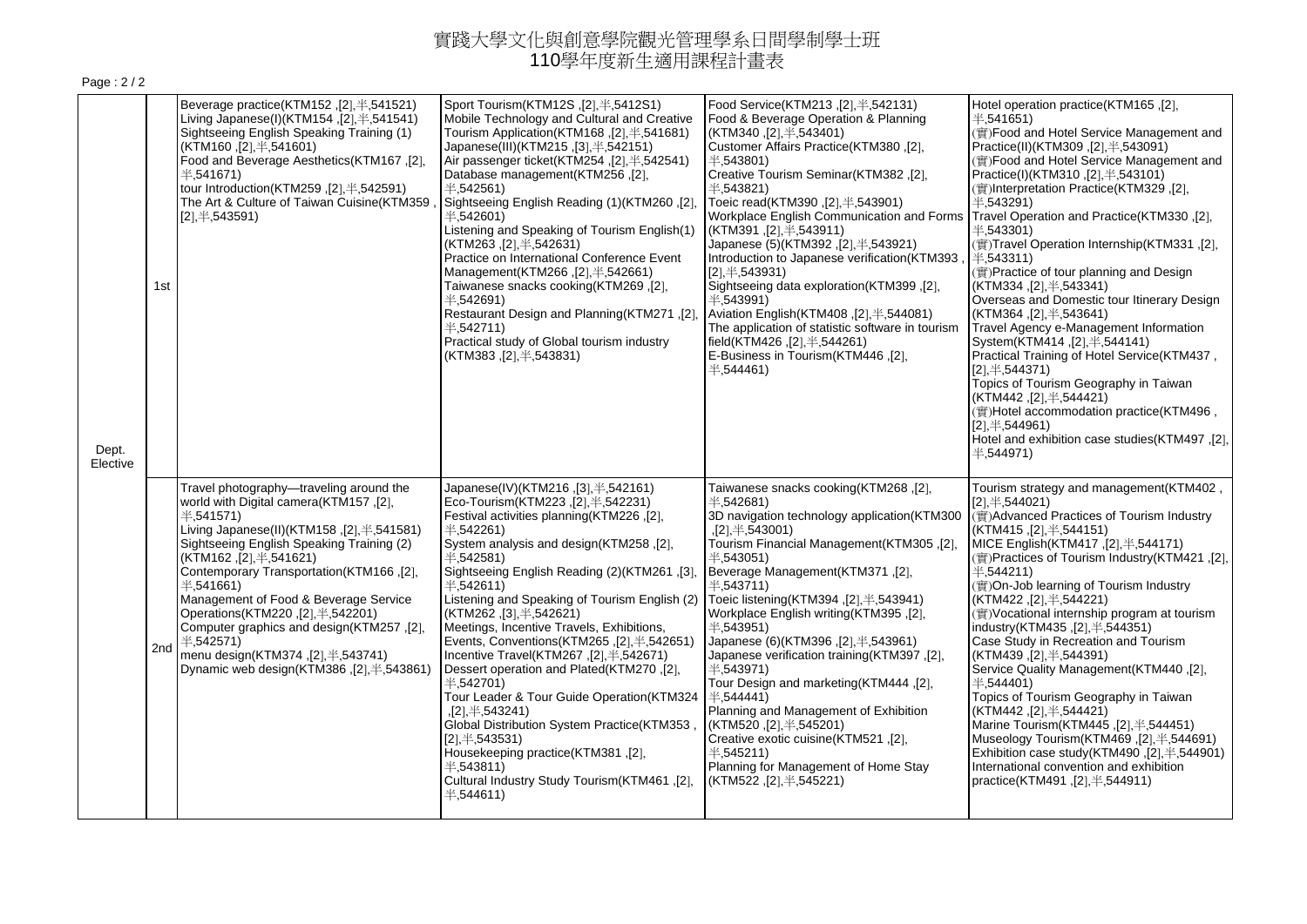### 實踐大學文化與創意學院觀光管理學系日間學制學士班 111學年度新生適用課程計畫表

| Course<br>Type/Semester |                 | 2022~2023Academic                                                                                                                                                                                                                                                                            | 2023~2024Academic                                                                                                                                                                                      | 2024~2025Academic                                                                                                                                                                                                              | 2025~2026Academic                                                                                                         |
|-------------------------|-----------------|----------------------------------------------------------------------------------------------------------------------------------------------------------------------------------------------------------------------------------------------------------------------------------------------|--------------------------------------------------------------------------------------------------------------------------------------------------------------------------------------------------------|--------------------------------------------------------------------------------------------------------------------------------------------------------------------------------------------------------------------------------|---------------------------------------------------------------------------------------------------------------------------|
| General<br>Required     | 1st             | A1990-體育興趣選項(A1990,[2],半)<br>kChinese (1)(CHI101,[2], #,971011)<br>E2001-大學英文(1)(E2001, [2],半)                                                                                                                                                                                               | $\star$ College English (3)(LANG209,[2], $\#$ ,962091)] $\star$ The Art of Life(GENS119,[1], $\#$ ,001191)                                                                                             |                                                                                                                                                                                                                                | * Graduation Threshold of English/Foreign<br>Language Competence(LANG400,[00],<br>4.964001                                |
|                         | 2 <sub>nd</sub> | A1990-體育興趣選項(A1990, [2],半)<br>k Chinese (2)(CHI102 ,[2], ¥,971021)<br>E2002-大學英文(2)(E2002,[2],半)                                                                                                                                                                                             | * Family Science(GENS120,[1], #,001201)<br>*College English (4)(LANG301, [2], 半, 963011)                                                                                                               |                                                                                                                                                                                                                                |                                                                                                                           |
|                         | 1st             |                                                                                                                                                                                                                                                                                              |                                                                                                                                                                                                        |                                                                                                                                                                                                                                |                                                                                                                           |
| College<br>Required     | 2nd             | Creativity Principle(KTM106,[2], $\neq$ ,541061)                                                                                                                                                                                                                                             |                                                                                                                                                                                                        | Applied Creativity and Creative Industries<br>Seminar(KTM302, [2], $\neq$ , 543021)                                                                                                                                            |                                                                                                                           |
| Dept.<br>Required       |                 | Accounting Principles(KTM102,[2], #,541021)<br>Japanese(I)(KTM104, [2], $\neq$ , 541041)<br>Aesthetics of Culture and Tourism (KTM108,<br>[[2].半.541081)<br>1st   Introduction of Tourism (KTM109, [2],<br>$\pm$ ,541091)<br>Geography of Travel and Tourism (KTM208,<br>[2], $\#$ , 542081) | Food and Beverage Management(KTM201,<br>$[3]$ $\#$ , 542011)<br>Travel Agency Management(KTM210, [3],<br>4.542101<br>Tourism Policy and Law(KTM307,[2],<br>4.543071                                    | Research Methods and Methodology (KTM301<br>$, [2], \pm, 543011)$<br>Tourism Marketing(KTM306,[2], $\neq$ ,543061)<br>The Seminar in Travel and Tourism(I)(KTM403 $\mid \frac{\text{4}}{1}$ , 544631)<br>$, [2], \pm, 544031)$ | Human Resource Management in Travel and<br>Tourism(KTM209, [2], $\neq$ , 542091)<br>(實)Employment cooperation(KTM463,[2], |
|                         |                 | Management(KTM103,[2], #,541031)<br>Japanese(II)(KTM105, [2], $\#$ , 541051)<br>.[2], Economics of Tourism(KTM110)<br>2nd $\neq$ 541101)<br>International Etiquette(KTM339, [2], $\neq$ , 543391) [2], $\neq$ , 543081)                                                                      | Hotel Management(KTM202 ,[3], \times, 542021)<br>Sociology of Travel and Tourism (KTM207, [3].<br>4.542071<br>Seminar on Practical of Hospitality (KTM308,<br>Statistics(KTM502, [3], $\neq$ , 545021) | Tourism Planning(KTM303,[3], $\neq$ ,543031)<br>Psychology of Travel and Tourism (KTM304,<br>$[2]$ $\pm$ 543041)<br>The Seminar in Travel and Tourism(II)<br>(KTM404 ,[2], ¥,544041)                                           | Customer Relation Management(KTM462,[2],<br>$\pm$ ,544621)                                                                |